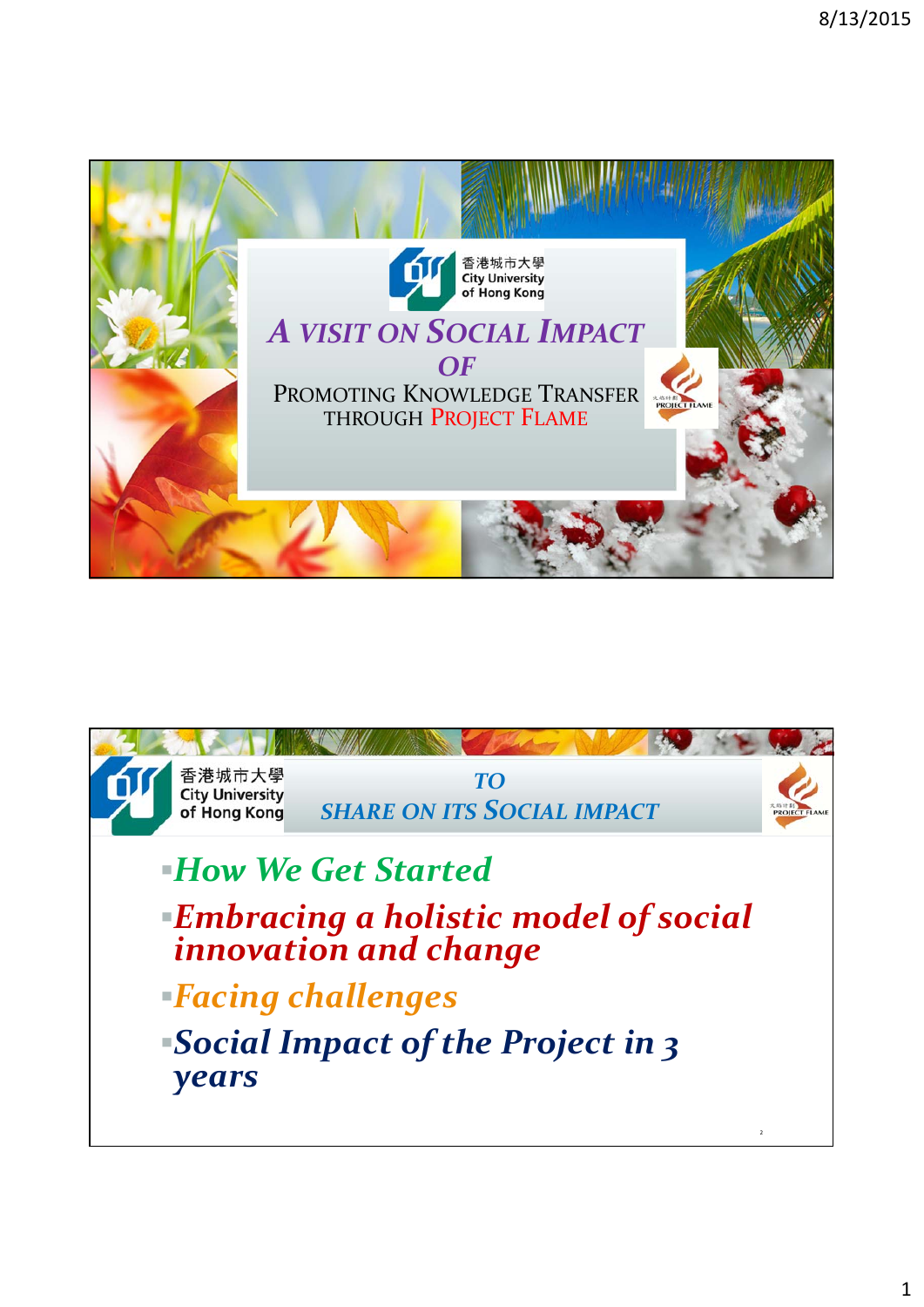

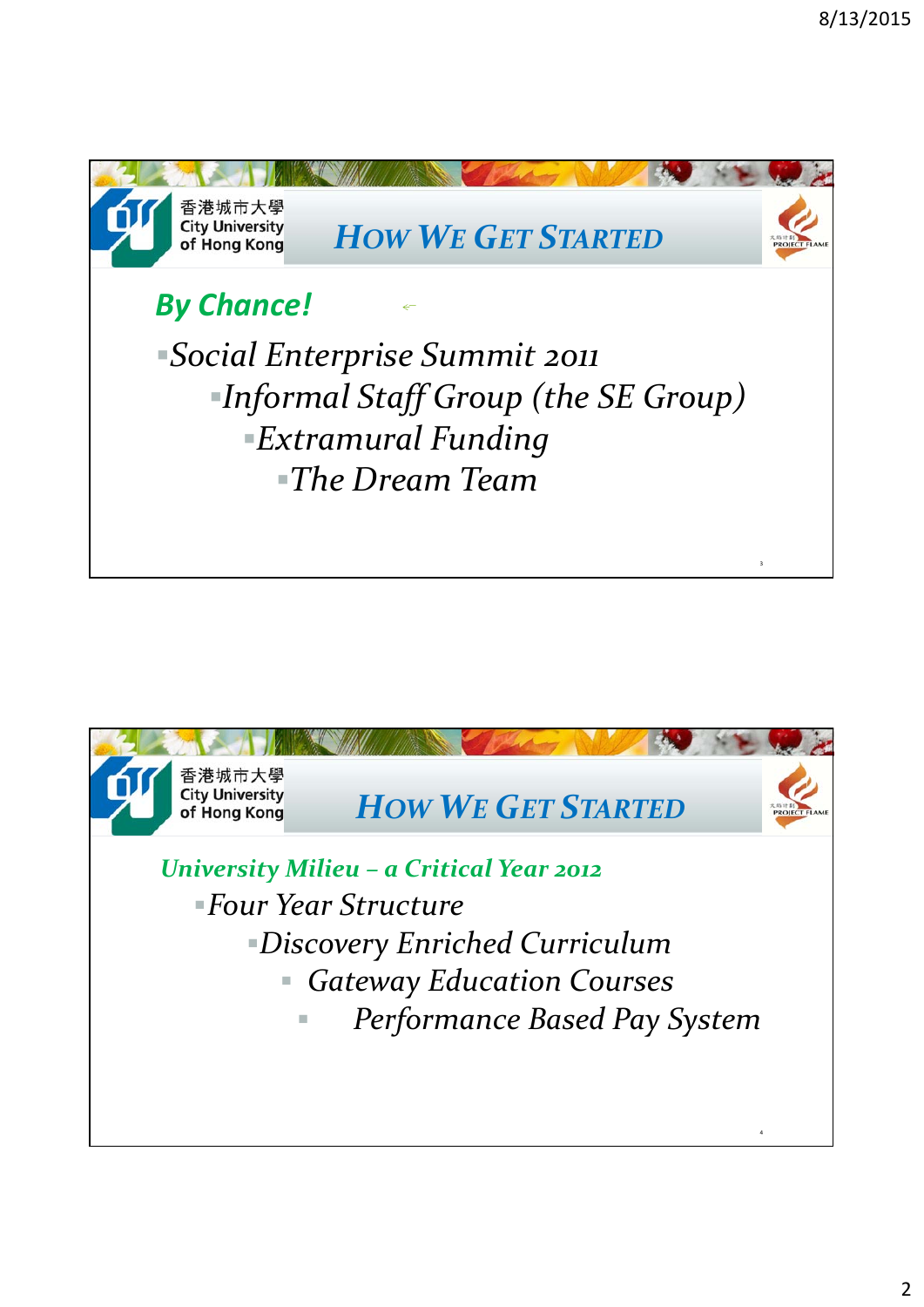

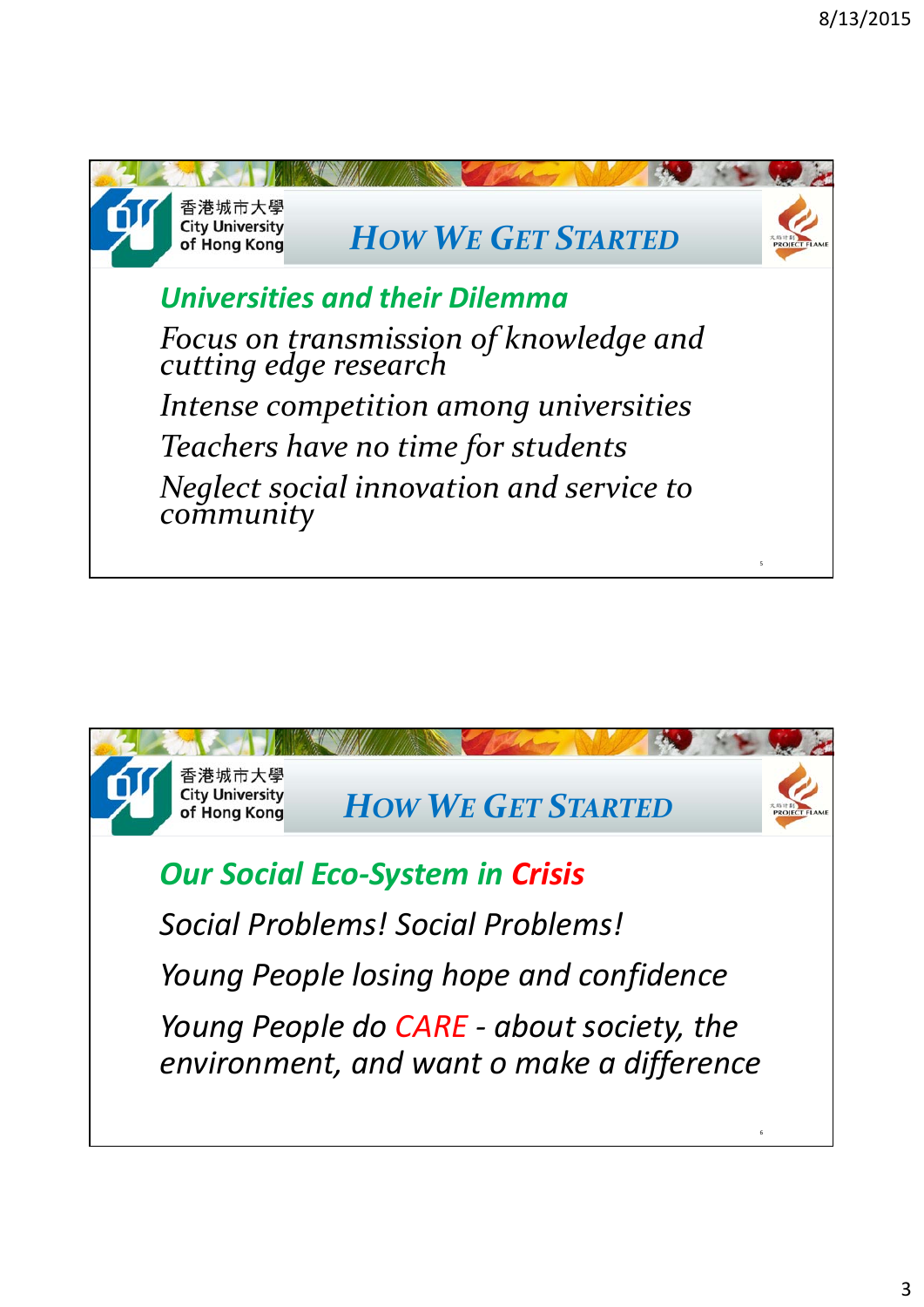

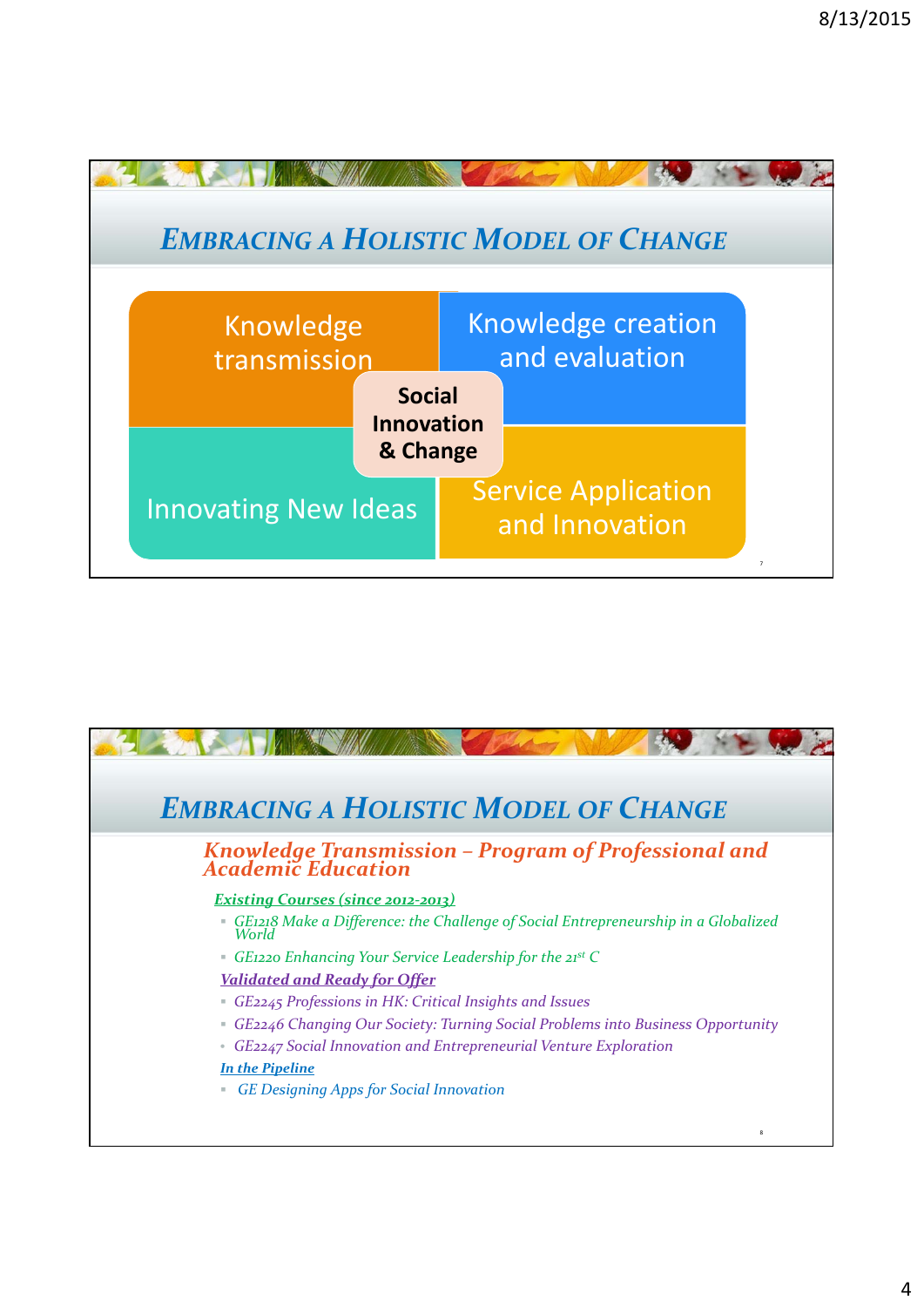

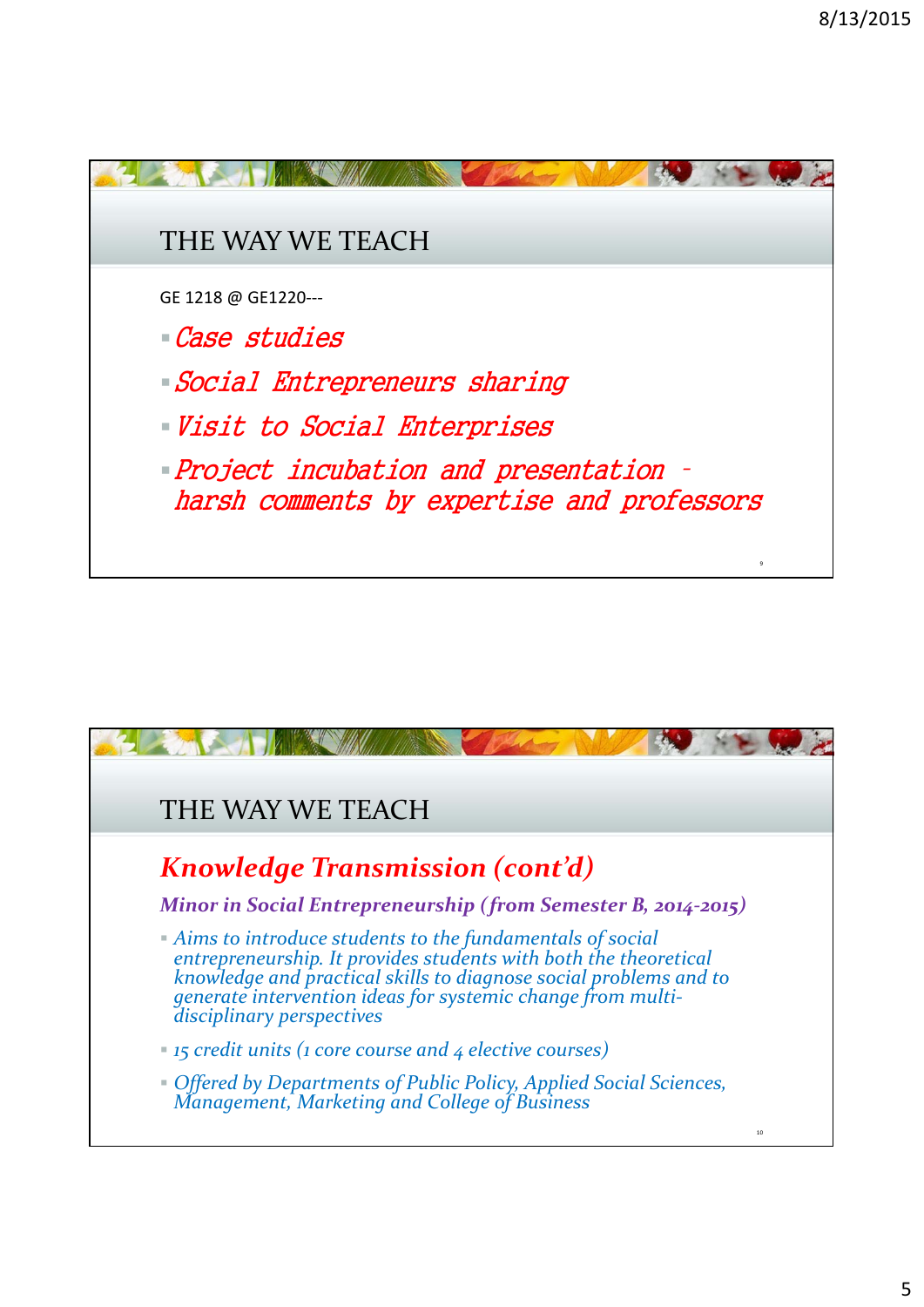



6

12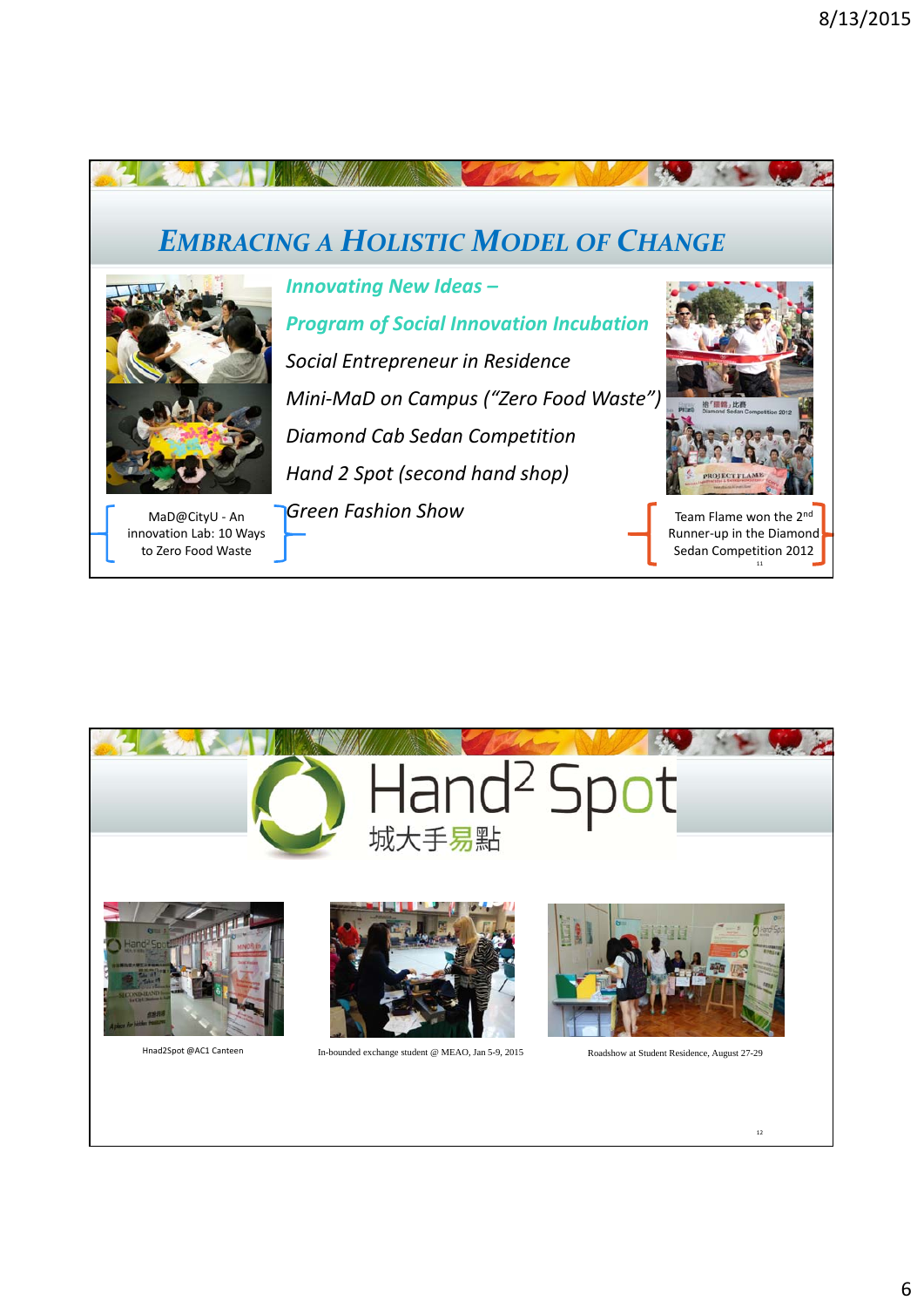

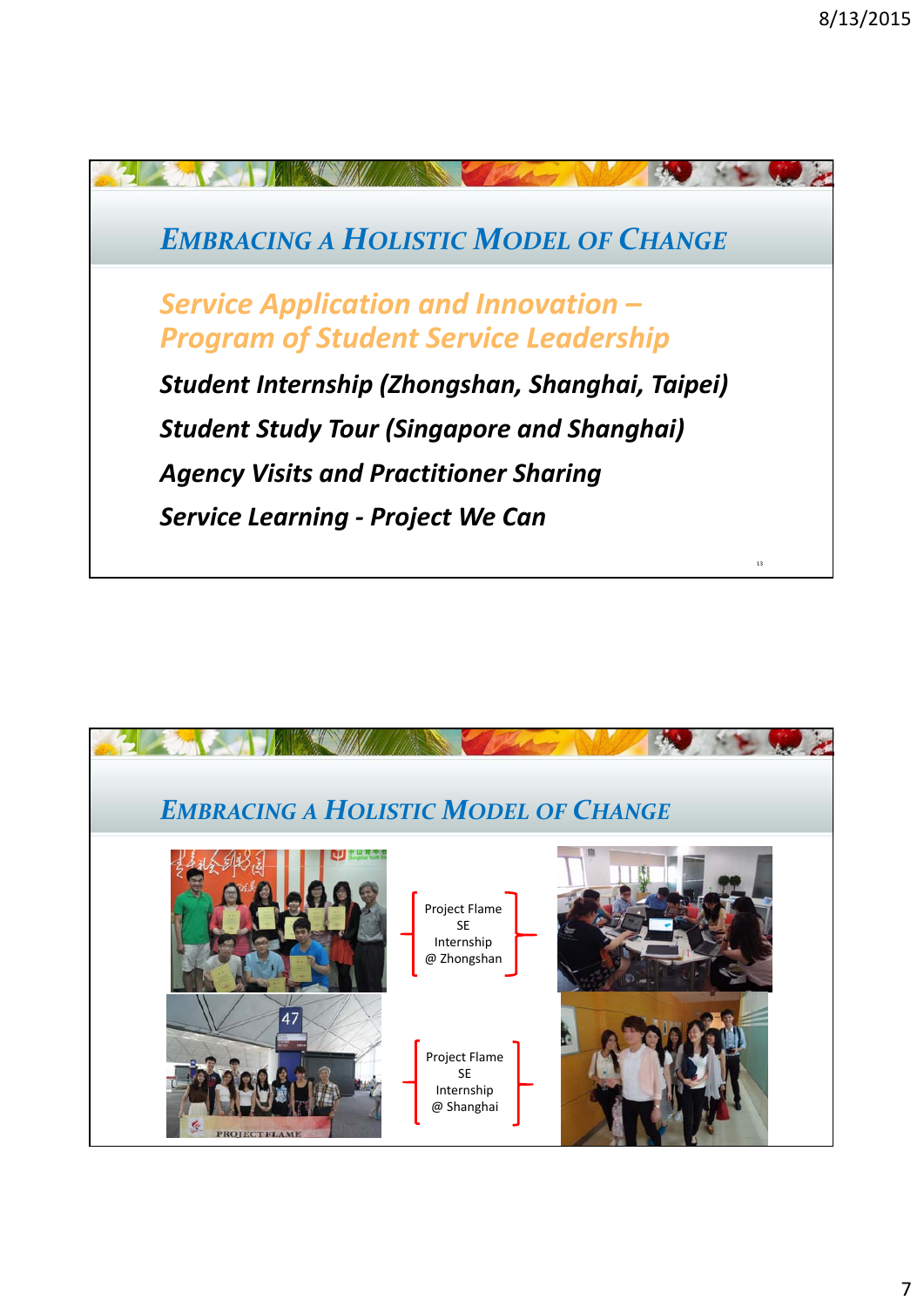

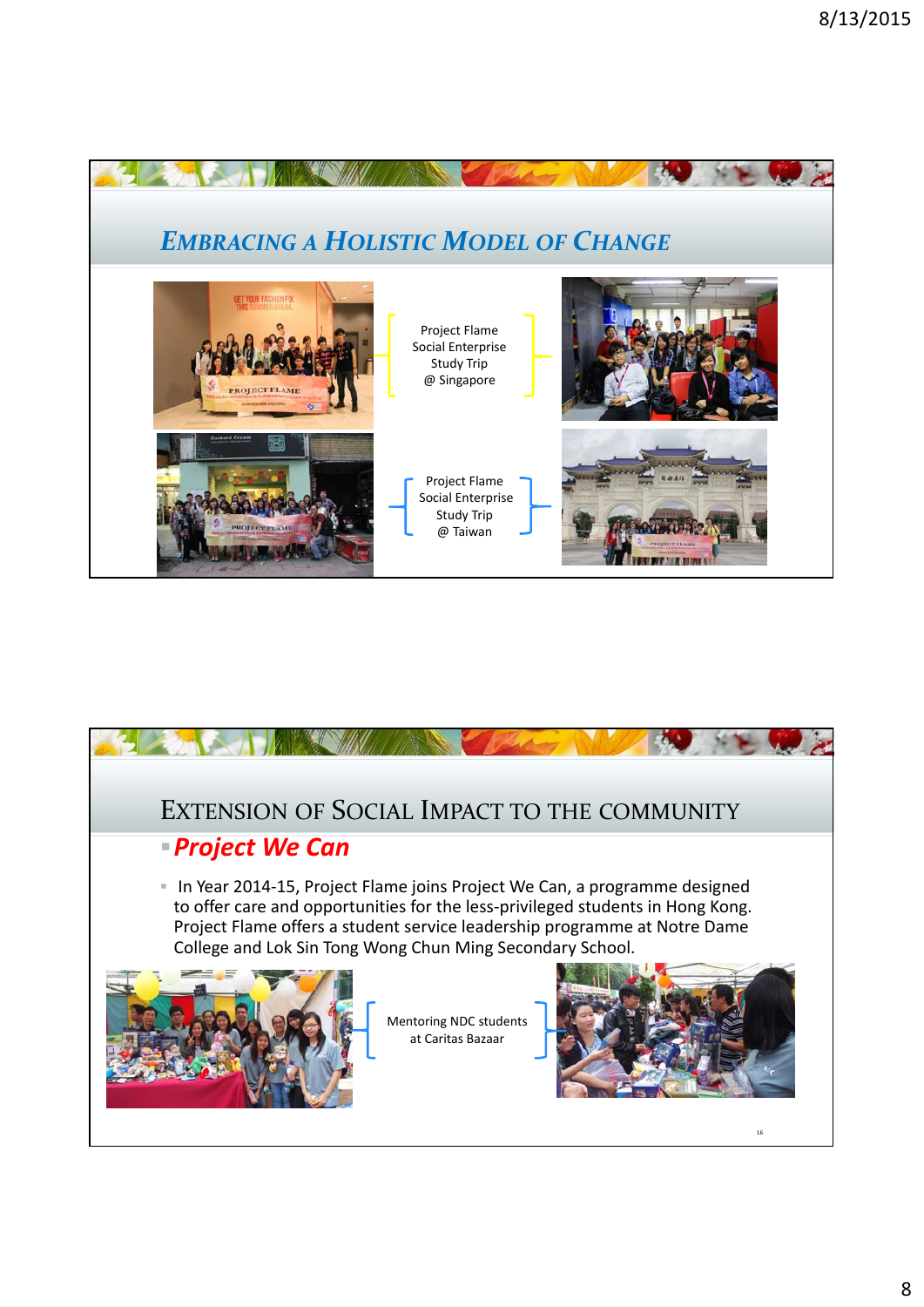

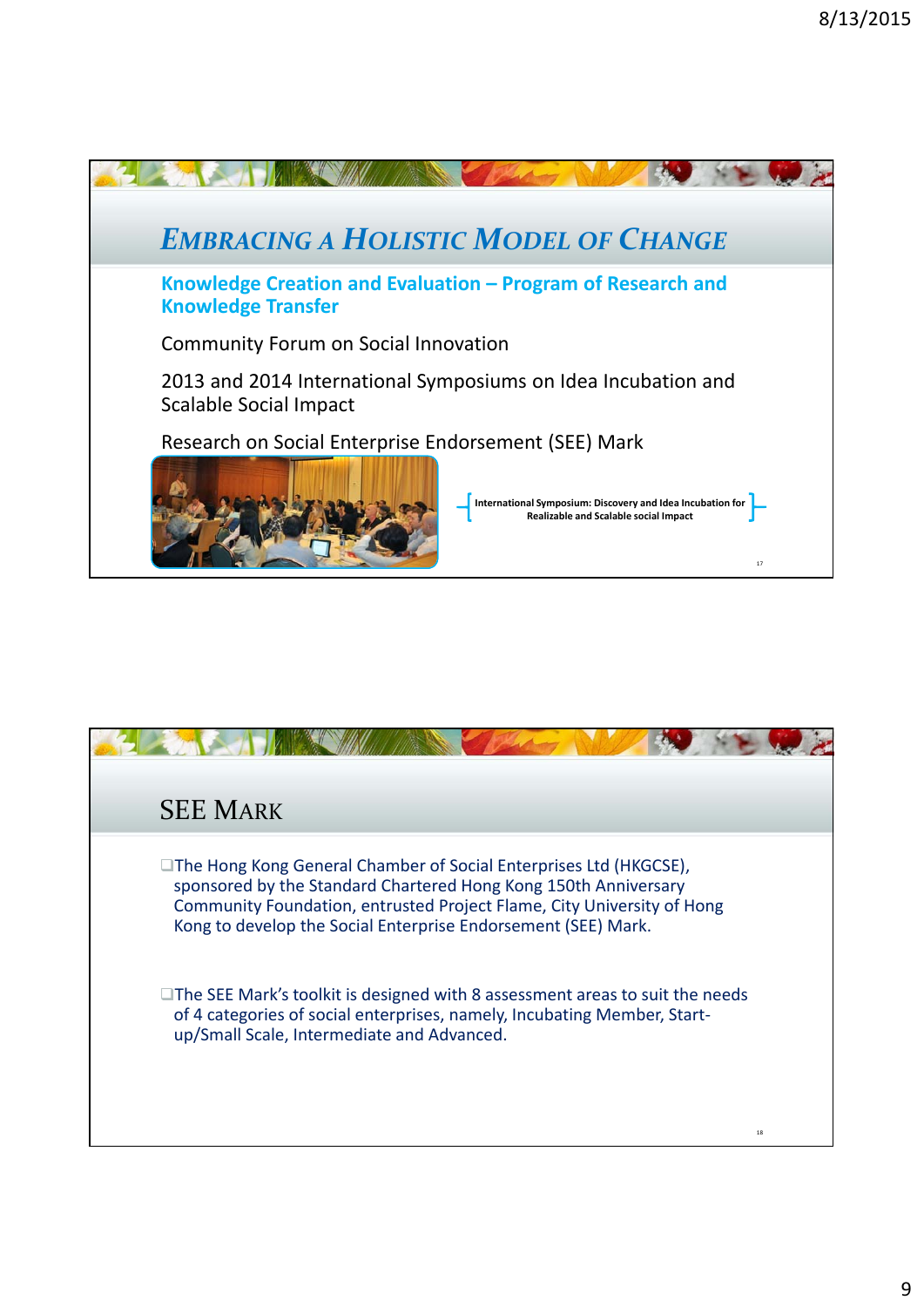

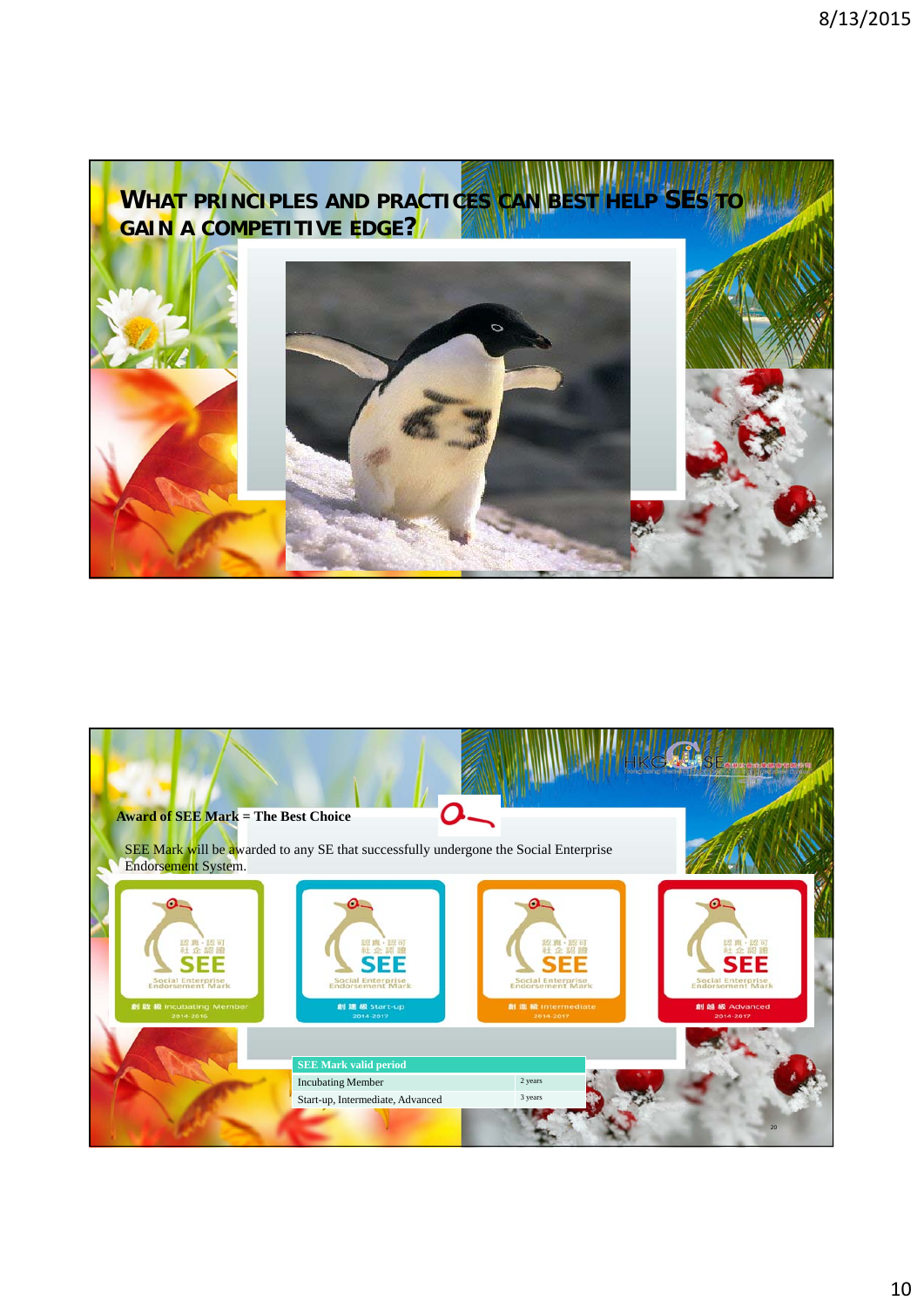

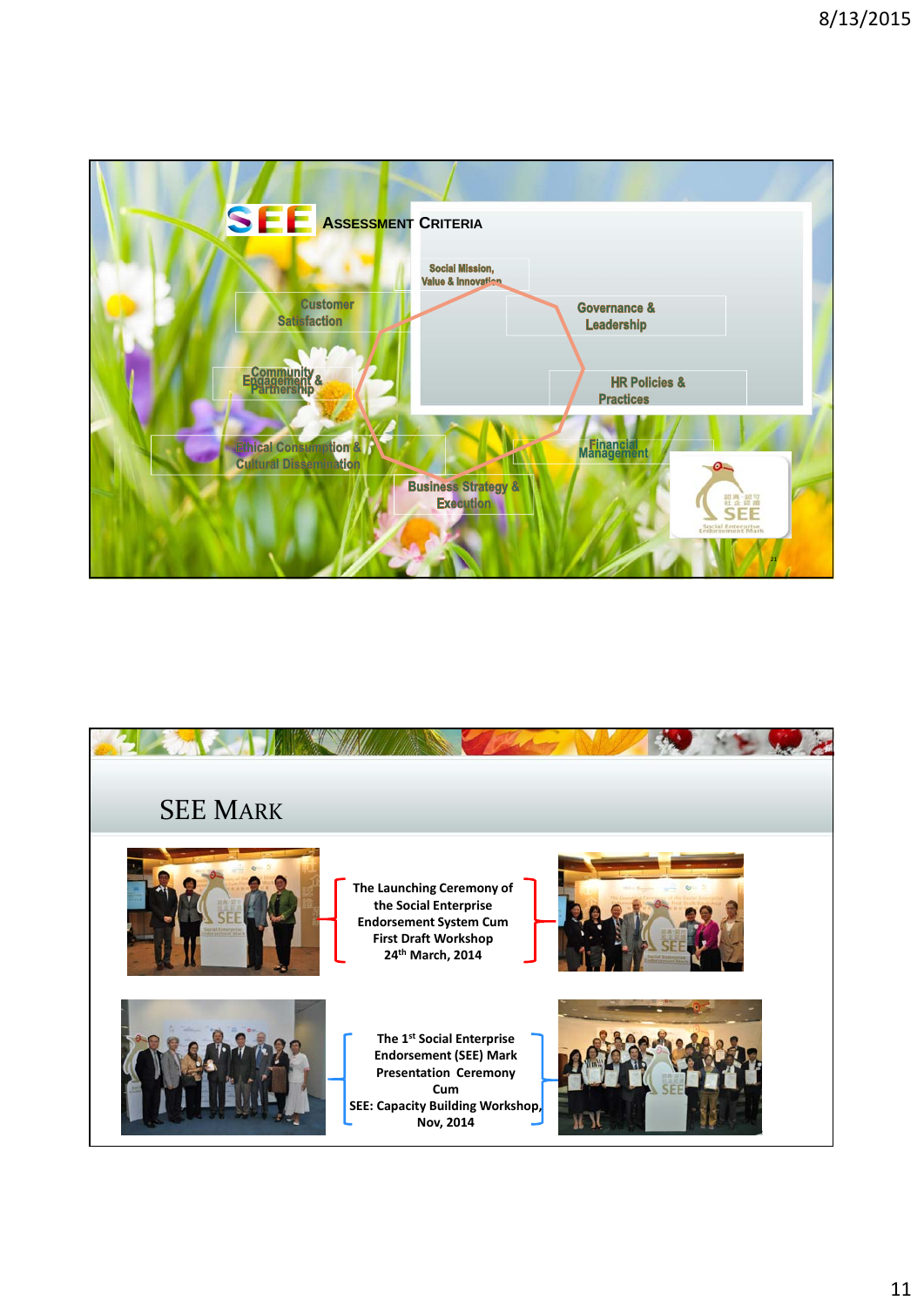

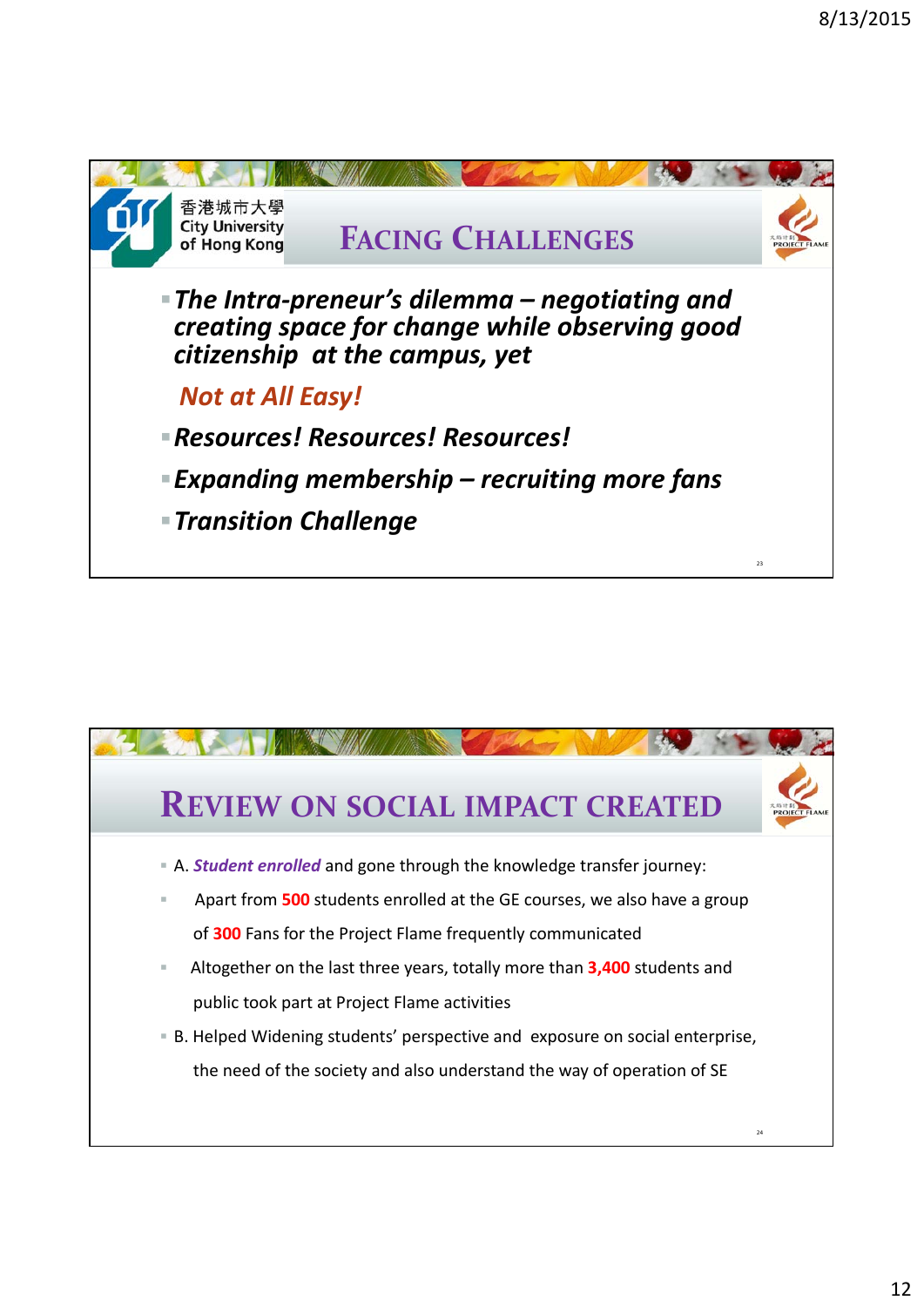

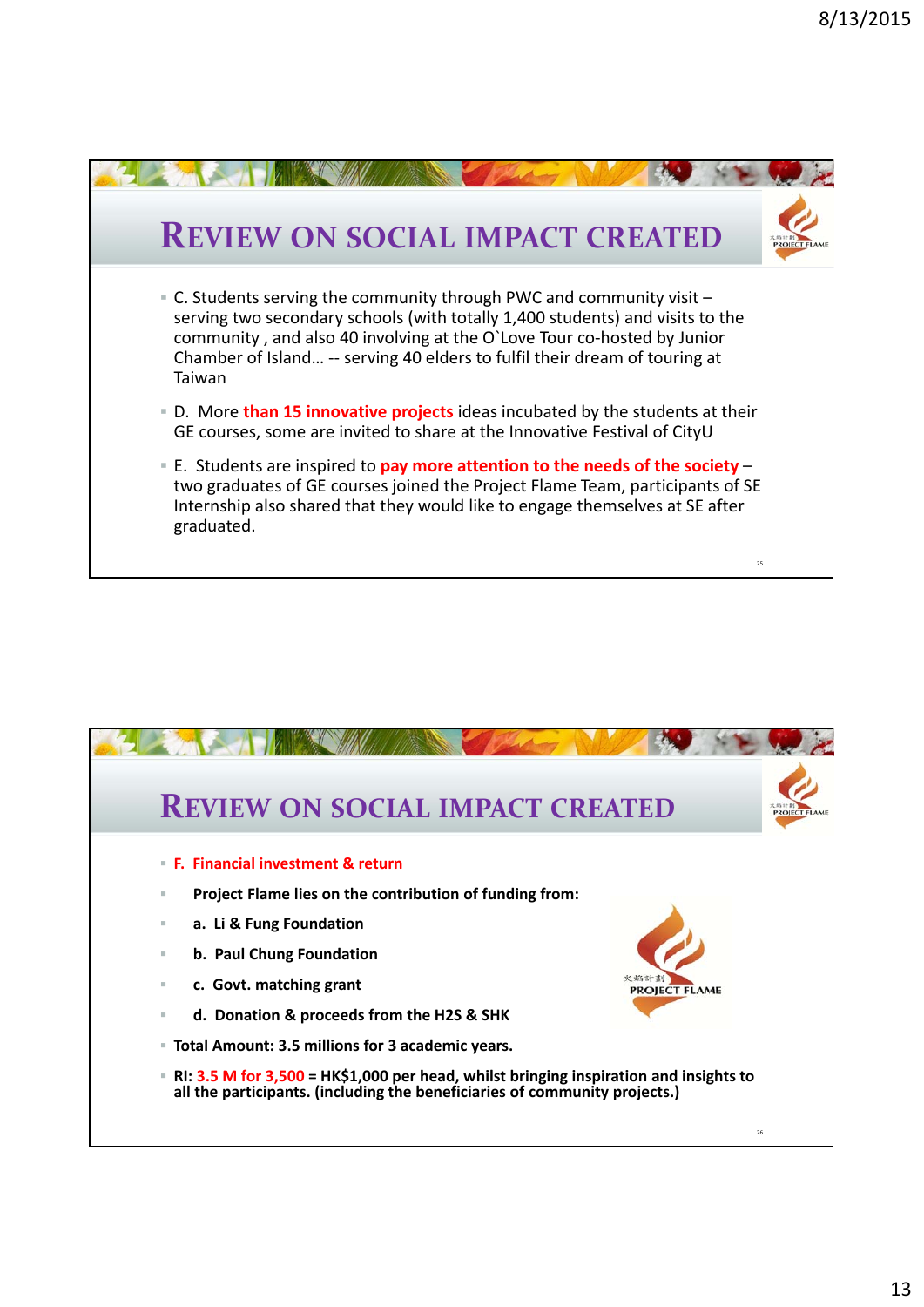